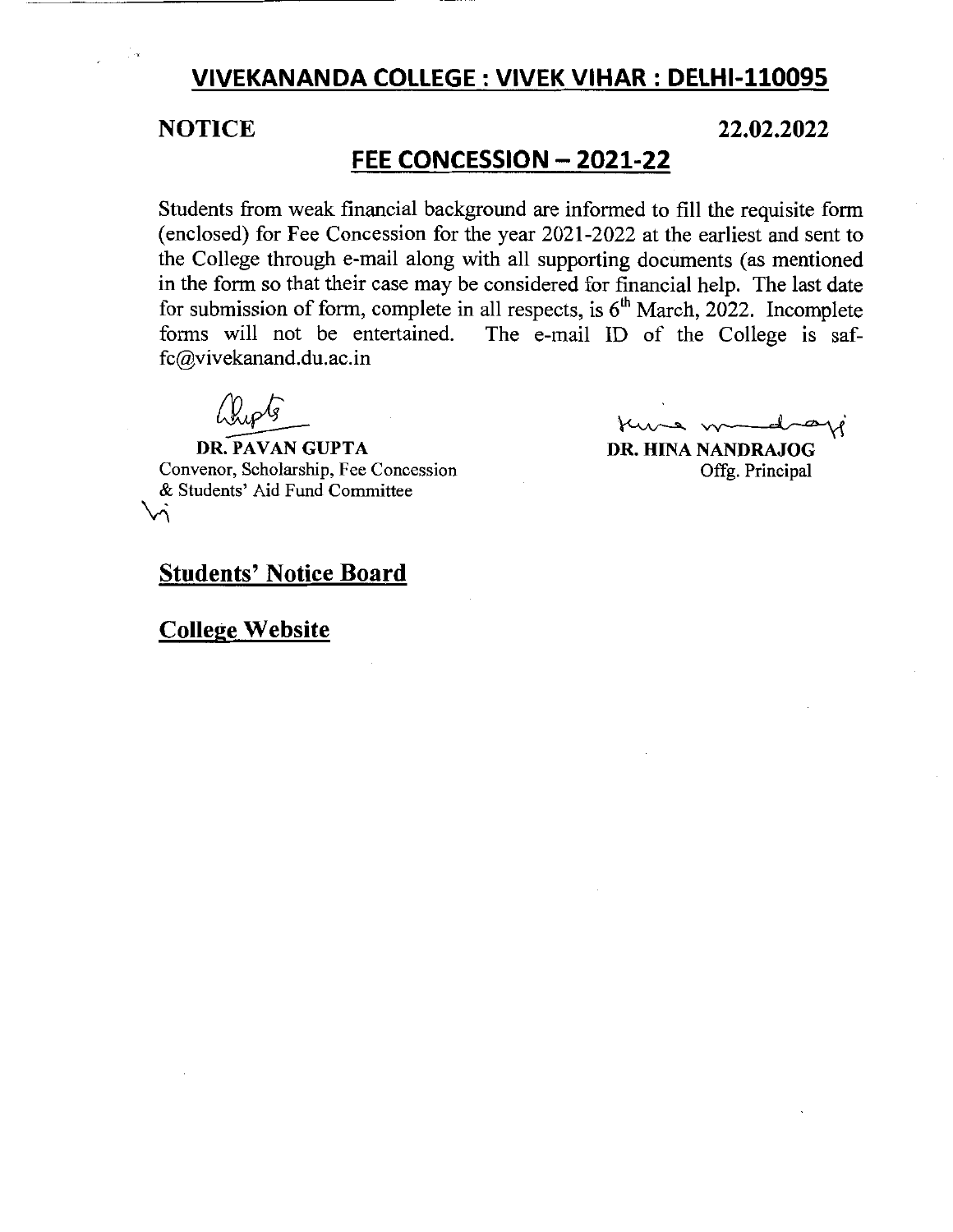Fill the form in one Language only

# **VIVEKANANDA COLLEGE : VIVEK VIHAR : DELHI-110095**

### **APPLICATION FOR FEE CONCESSION**

| 2. Class & Year                                                                                                                                                                                                                | Roll No. |
|--------------------------------------------------------------------------------------------------------------------------------------------------------------------------------------------------------------------------------|----------|
|                                                                                                                                                                                                                                |          |
| where the contract of the contract of the contract of the contract of the contract of the contract of the contract of the contract of the contract of the contract of the contract of the contract of the contract of the cont |          |

3. Father's/Guardian's Name

- 4 Contact/Mobile E-mail
- 5. Occupation Govt.[ Semi Govt | Private | Self Employed | Un-Employed |
- 6. Annual Income (including allowances) Annual Income Less Then 60,000 Less Then 90,000 **Less then 1,20,000 [11] above Rs. 1,20,000 [12]**

(Income Certificate from the employer to be attached / If self employed please ettach income Certificate/Affidavit)

- 7. Accomodation Rented Non Rented
- 8. Reason for applying for Fee Concession
- 9. Do you belong to SC ST ST OBC Seneral C
- 10. Particulars of last Examination Passed :

| Name of the Exam. Passed          | Max. Marks | <b>Marks Obtained</b> | Percentage |
|-----------------------------------|------------|-----------------------|------------|
|                                   |            |                       |            |
| Attach the Dhetenan of Lierbehant |            |                       |            |

Attach the Photocopy of Marksheet.

#### 11. Particulars of Bank Account:

| <b>Name of the Bank</b> | <b>Account No.</b> | <b>IFSC Code of the Bank</b> |
|-------------------------|--------------------|------------------------------|
|                         |                    |                              |
|                         |                    |                              |
|                         |                    |                              |

Attach the Photocopy of Passbook/Cancelled Cheque

Signature of Father/Guardian

**Signature of Student** 

Note: The grant of fee concession is strictly subject to good conduct and satisfactory Progress of the student in the College Exams.

(To be filled in by the College Office)

**Fee Concession Committee** 

Member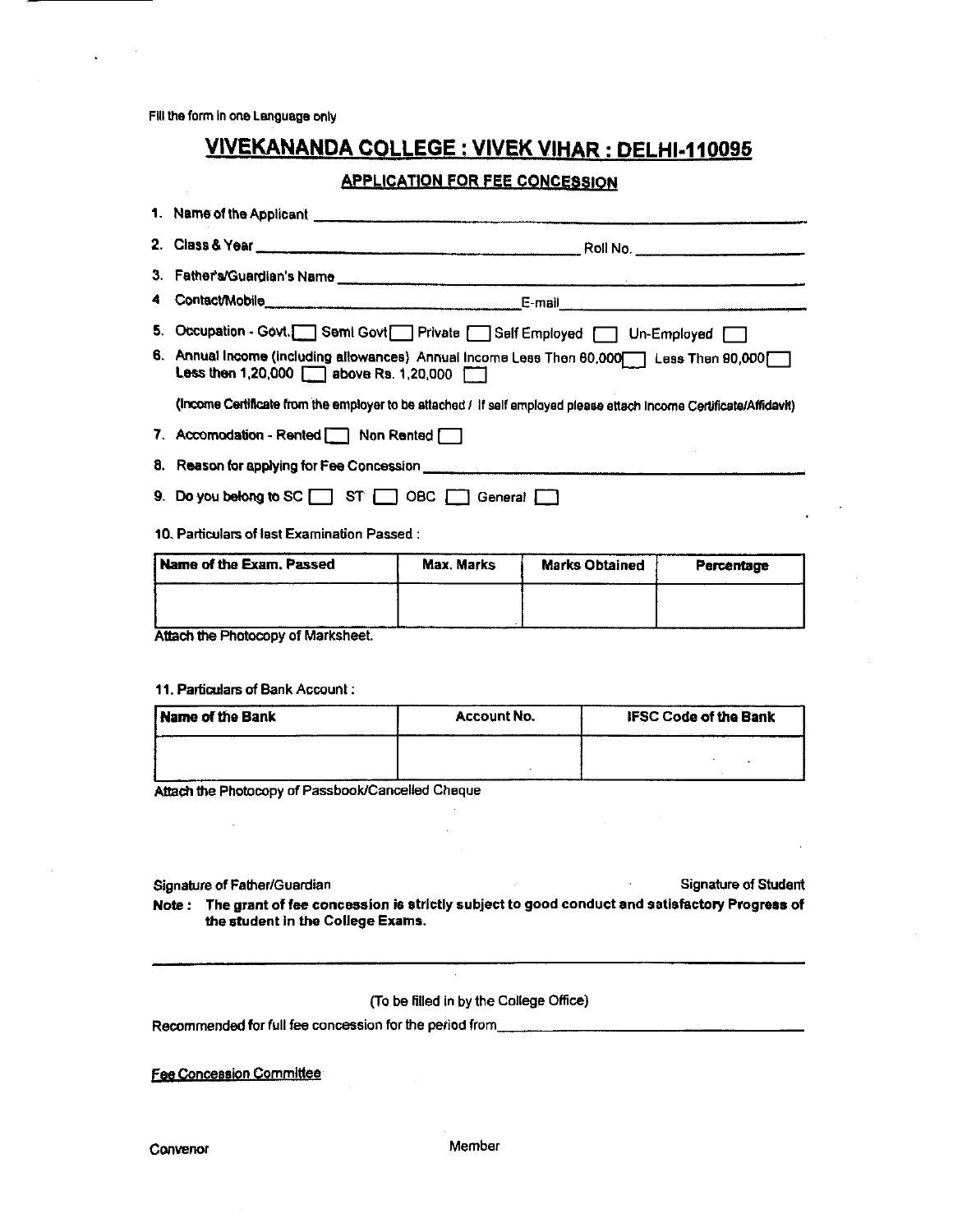एक ही भाषा में आवेदन पत्र भरें।

# विवेकानन्व महाविद्यालय विवेक विहार, विल्ली-110095

# फीस माफी के लिए आवेदन पत्र

| 5. व्यवसाय-सरकारी [ ]सह सहकारी [ ]प्राईवेट [ ] निजी [ ] कार्यरत नहीं [ ]<br>6. खाविंक आप 60,000 से कम 190,000 से कम 1:20,000 से कम 1:20,000 से उपर 1 |                                         |             |                          |
|------------------------------------------------------------------------------------------------------------------------------------------------------|-----------------------------------------|-------------|--------------------------|
| 7. मकान अपना □]या किराये पर □                                                                                                                        |                                         |             |                          |
|                                                                                                                                                      |                                         |             |                          |
| 9. जाति से सम्बन्ध अनुसूचित जाति [ ] अनुसूचित जनजाति [ ] अन्य पिछड़ा वर्ग [ ] सामान्य जाति [ ]                                                       |                                         |             |                          |
| 10. अन्तिम उत्तीर्ण परीक्षा के विवरण                                                                                                                 |                                         |             |                          |
| अन्तिम उत्तीर्ण परीक्षा का नाम                                                                                                                       | कुल अंक                                 | प्राप्त अंक | प्रतिशत                  |
|                                                                                                                                                      |                                         |             |                          |
|                                                                                                                                                      |                                         |             |                          |
|                                                                                                                                                      |                                         |             |                          |
| (अंतिम उत्तीर्ण परीक्षा को अंकपत्रिका संलग्न करें)                                                                                                   |                                         |             |                          |
| 11. बैंक के खाते का विवरण                                                                                                                            |                                         |             |                          |
| बैंक का नाम                                                                                                                                          | खाता संख्या                             |             | बैंक का आई.एफ.एस.सी. कोड |
| (पासबुक या कैंसल चैक को फोटोकॉपी संलग्न करें)                                                                                                        |                                         |             |                          |
| पिता/संरक्षक के हस्ताक्षर                                                                                                                            |                                         |             | विद्यार्थी के हस्ताक्षर  |
| नोट : यह सहायता पूर्णतया विद्यार्थी के अच्छे व्यवहार और परीक्षा में संतोषप्रद उन्नति पर निर्भर है।                                                   |                                         |             |                          |
|                                                                                                                                                      |                                         |             |                          |
| पूरी फ़ीस माफ़ी के लिए अनुमोदित                                                                                                                      | <u>महाविद्यालय प्रशासन विभाग द्वारा</u> |             |                          |